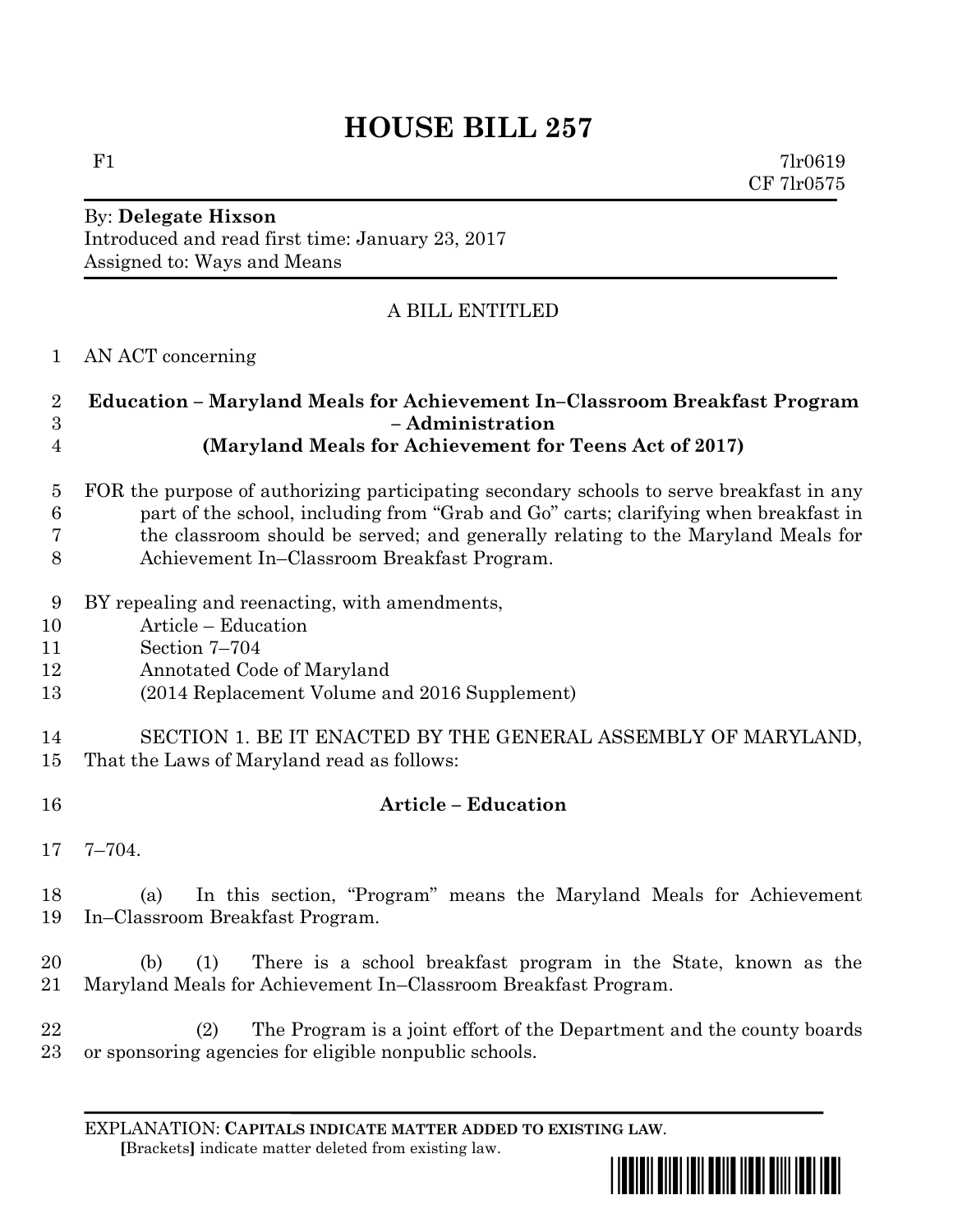### **HOUSE BILL 257**

| 1<br>$\overline{2}$                | $\left( \mathrm{c}\right)$<br>(1)                                                                                                                                                                                | The purpose of the Program is to provide funding for a school that<br>makes an in-classroom breakfast available to all students in the school.  |
|------------------------------------|------------------------------------------------------------------------------------------------------------------------------------------------------------------------------------------------------------------|-------------------------------------------------------------------------------------------------------------------------------------------------|
| $\boldsymbol{3}$<br>$\overline{4}$ | (2)                                                                                                                                                                                                              | The funding is intended to complement the funding received by a school<br>from the federal government for a school breakfast program.           |
| 5                                  | (d)                                                                                                                                                                                                              | The Department shall:                                                                                                                           |
| 6<br>7                             | (1)<br>the Program;                                                                                                                                                                                              | Develop an application form for a school that desires to participate in                                                                         |
| 8<br>9                             | (2)                                                                                                                                                                                                              | Ensure that the schools that participate in the Program represent<br>geographic and socioeconomic balance statewide;                            |
| 10<br>11<br>12                     | (3)<br>Ensure that a school that participates in the Program is a school at<br>which at least 40% of the registered students are eligible for the federal free or reduced<br>price meal program;                 |                                                                                                                                                 |
| 13<br>14                           | (4)                                                                                                                                                                                                              | Select schools to participate in the Program, ensuring that an annual<br>evaluation of the Program is conducted by the Department;              |
| 15<br>16<br>17                     | Annually review and set the meal reimbursement rate for schools that<br>(5)<br>participate in the Program to complement the federal meal reimbursement rate determined<br>under $\S$ 7–703 of this subtitle; and |                                                                                                                                                 |
| 18<br>19                           | (6)<br>agency.                                                                                                                                                                                                   | Disburse the Program funds to the county board or the sponsoring                                                                                |
| 20                                 | (e)                                                                                                                                                                                                              | A county board or a sponsoring agency for an eligible nonpublic school shall:                                                                   |
| 21<br>22                           | (1)                                                                                                                                                                                                              | Apply to the Department for funds for schools within the jurisdiction of<br>the board or for schools that are under the sponsoring agency that: |
| 23                                 |                                                                                                                                                                                                                  | Are eligible to participate in the Program; and<br>(i)                                                                                          |
| 24<br>25                           | the Program; and                                                                                                                                                                                                 | Apply to the board or to the sponsoring agency to participate in<br>(ii)                                                                        |
| 26<br>$27\,$                       | Submit an annual report to the Department on the Program, including<br>(2)<br>the manner in which the funds have been expended.                                                                                  |                                                                                                                                                 |
| 28                                 | (f)                                                                                                                                                                                                              | A school that participates in the Program shall:                                                                                                |
| 29<br>30                           | (1)                                                                                                                                                                                                              | Implement an in-classroom breakfast program in which all students in<br>the school may participate regardless of family income;                 |